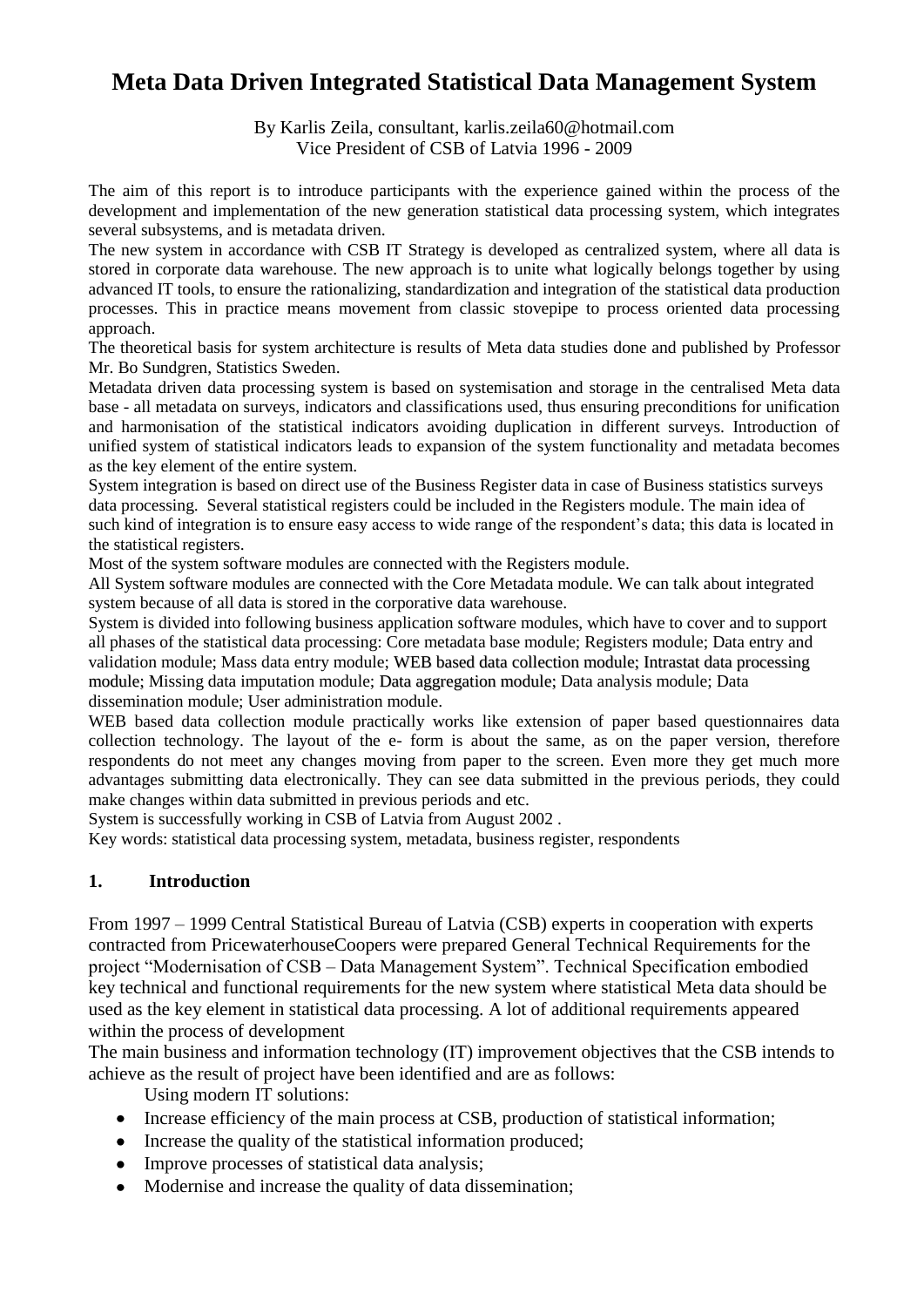Avoid hard code programming via standardisation of procedures and use of Meta data within  $\bullet$ the statistical data processing.

#### **2. Technical platform and standard software used**

To be in line with the CSB IT strategy, existing computer and network infrastructure for the system development the Microsoft SQL Server 2000 was taken to handle system databases. All applications comply with the client/server technology model, where data processing performed mostly on server side. Client software applications are developed using Microsoft Access 2000. Other components of Microsoft Office 2000 are used as well. For multidimensional statistical data analysis is used Microsoft OLAP technology. As tool for data dissemination was chosen software product PC-AXIS developed by Statistics Sweden, which is widely used in different statistical organizations in different countries.

System has been upgraded to MS Server 2003, MS SQL Server 2005 and applications reprogrammed in .net in 2008.

#### **3. System architecture**

Before development and implementation of the system classic Stove Pipe data processing approach with all appropriate technical incompatibilities existed as a consequence of the wide range of technology solutions was in use.

As the result of the analysis of processes, data flows, user's requirements and situation mentioned above it turned out that most of statistical surveys have the same main steps of data processing starting with survey design and ending with statistical data dissemination. The separation was necessary in between surveys filled in by respondent and surveys filled in with assistance of interviewer. The main difference was found in both: data obtaining methods and data aggregation algorithms obtaining data from businesses and from persons & households. Business respondents are filling in questionnaires in most cases mailing them to CSB. Data from persons & households we are obtaining via interviewers service. Statistics structuring in the Central Statistical Bureau of Latvia taking into account all written above is presented on a high level diagram as it is shown on the Figure 1.



#### **Figure 1. Statistics Structuring in CSB based on the Process Oriented data processing**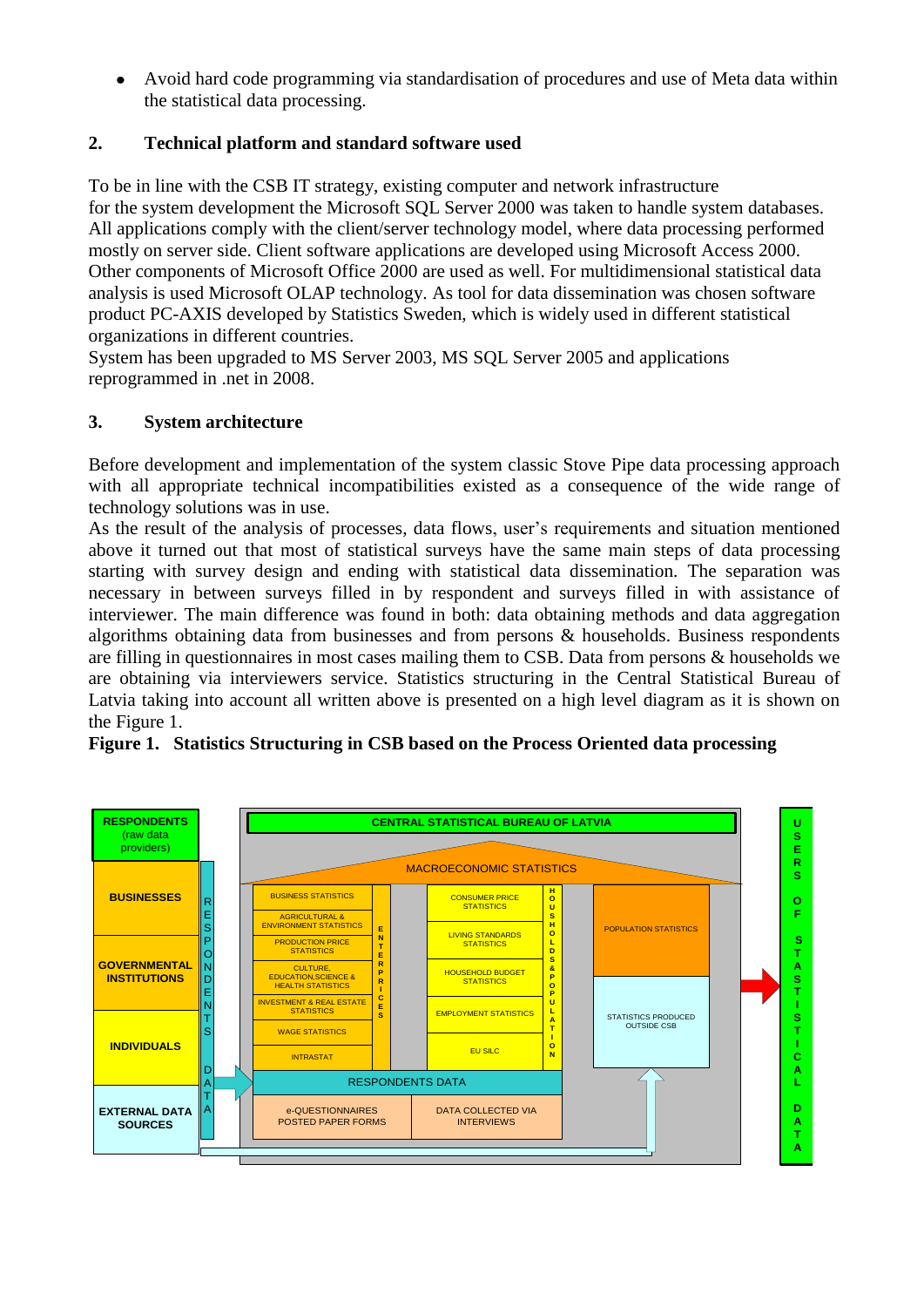And typical statistics production high level workflow we would see as very simple diagram on Figure 2.





Looking deeper in the statistical processes taking place in Statistics Latvia we can define them as in Figures 3. and 4.



**Figure 3. Statistical data flow covered by the data processing system**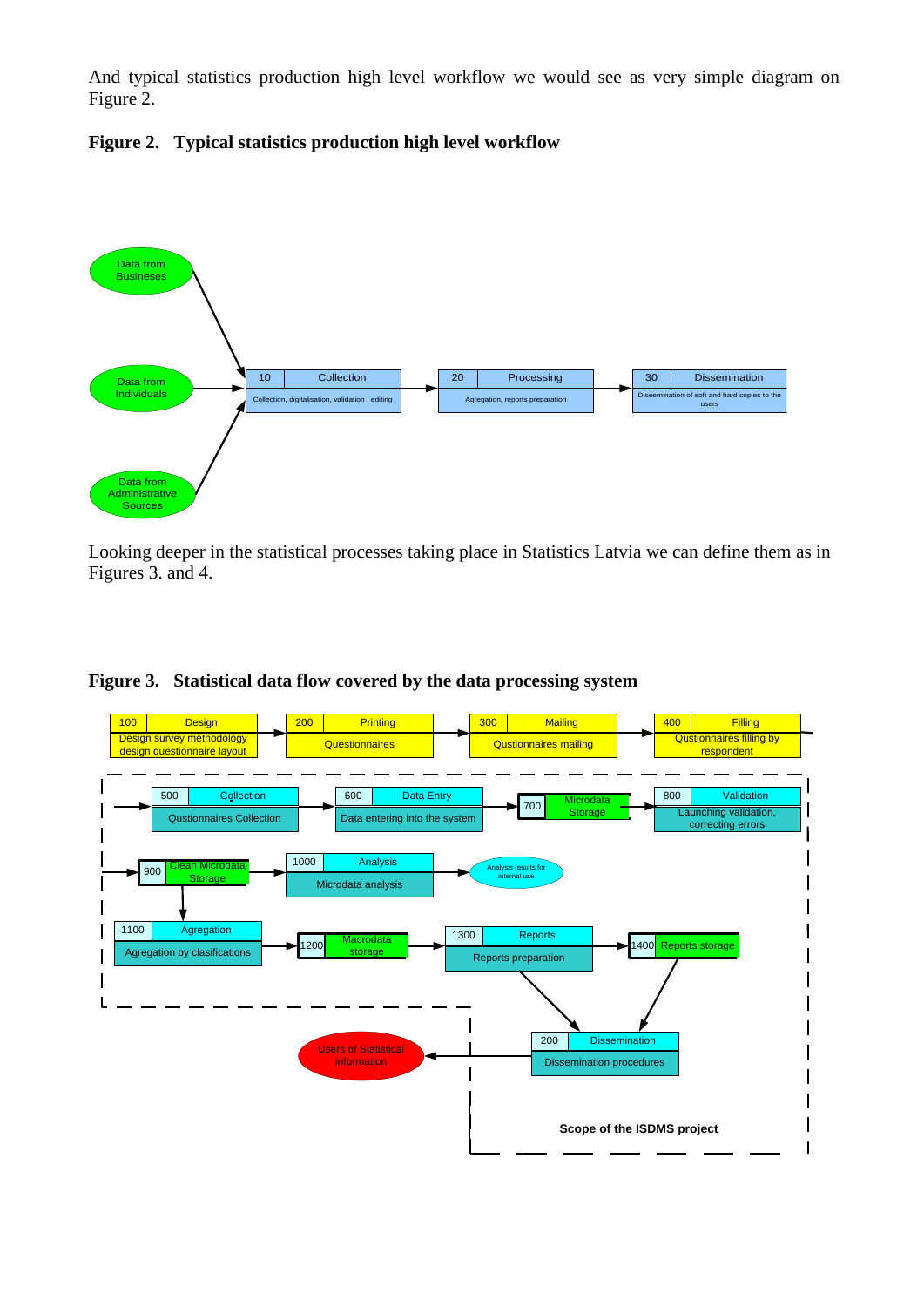

#### **Figure 4. Typical data flow through the statistical processes**

As the theoretical basis for system architecture was taken "Information systems architecture for national and international statistical organizations" elaborated by professor Mr. Bo Sundgren (Statistics Sweden) and issued by UNSC and ECE and approved by Conference of European Statisticians as Statistical Standard.

New system contributes harmonization and standardization and is developed as centralized system, where all data are stored in corporate data warehouse. The approach is by using advanced IT tools to ensure the rationalizing, standardization and integration of the statistical data production processes.

Important task during design of the system was to foresee ways and to include necessary interfaces for data export/import to/from already developed standard statistical data processing software packages and other generalized software available on market, which functionality was irrational to recode and include as the system component.

System is divided into following business application software modules, which have to cover and to support all phases of the statistical data processing:

- Core Meta data base module;  $\bullet$
- Registers module;  $\bullet$
- Data checking, editing and derivation module;  $\bullet$
- Missing data imputation module;  $\bullet$
- WEB based data collection module;  $\bullet$
- Data aggregation module;  $\bullet$
- Data analysis module;  $\bullet$
- Data dissemination module;  $\bullet$
- User administration module. $\bullet$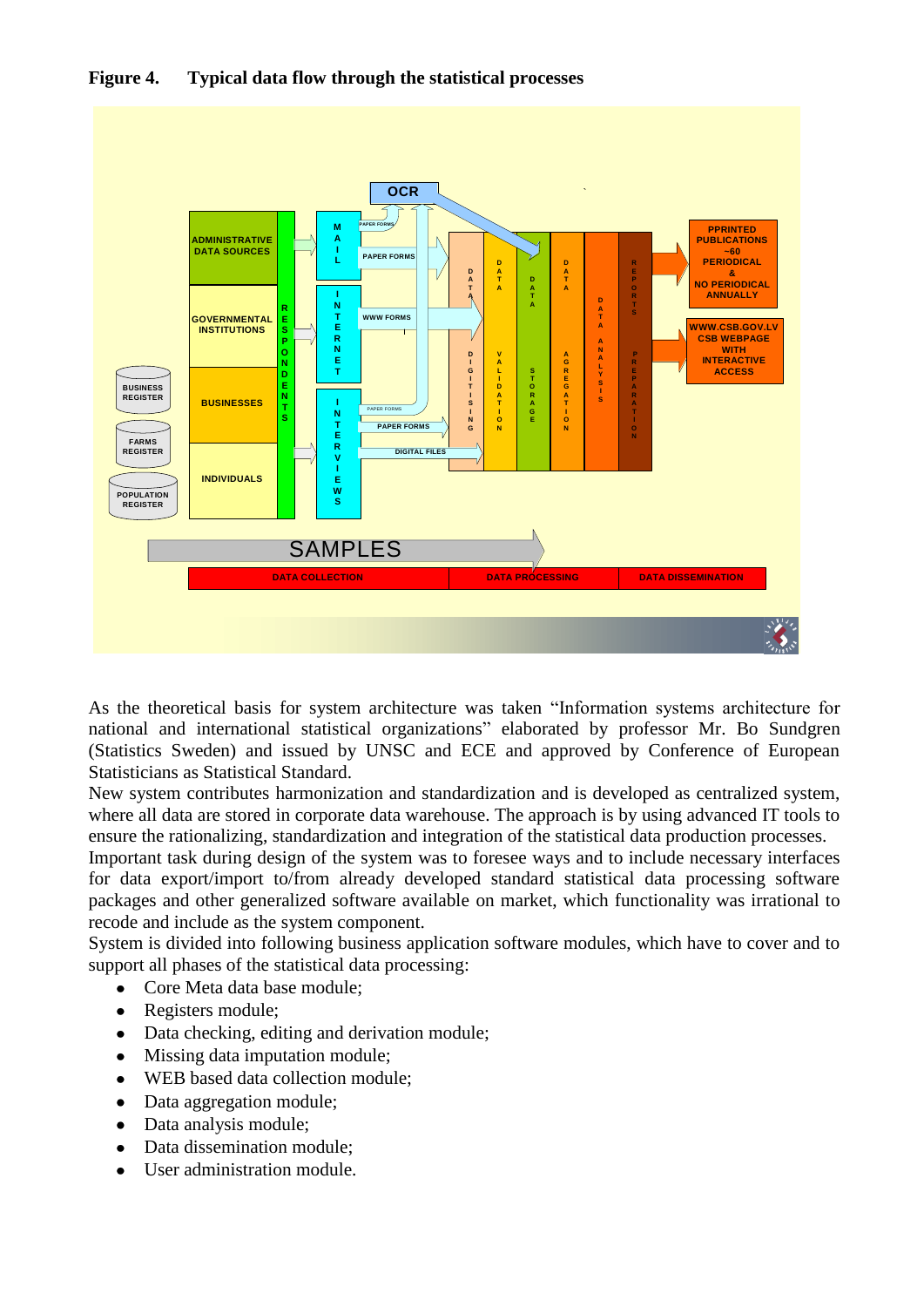System architecture is represented in Figure 5.



**Figure 5. ISDMS as corporative data warehouse of CSB**

#### **4. Core Metadata base module**

The Core Meta data base module is one of the main parts of the new system and can be considered as the core of the system. Meta data base data handled by this module are used by all other modules of the system.

The data in the Meta data base, in essence, is information about Micro and Macro data i.e. description of the numerical data within the statistical production process and the real world meaning of this numerical data. Also the system Meta data base contain description of statistical surveys itself, their content and layout, description of validation, aggregation and reports preparation rules.

The system ensure that Meta data base is used not only as knowledge base for statisticians and users, but also as the key element for the creating universal, common, programming-free approach for different statistical surveys data processing instead of development of software specially for certain survey, where every change of the survey will require a corresponding adaptation of the programs source code, and where it will be also necessary to develop new software for every future survey.

System users can easy query necessary data form Micro data /Macro data bases navigating via Meta data base. Meta data are widely used for data analysis and dissemination.

### **4.1 Structure of Micro data (observation data) [Bo Sundgren model]**

Objects characteristics: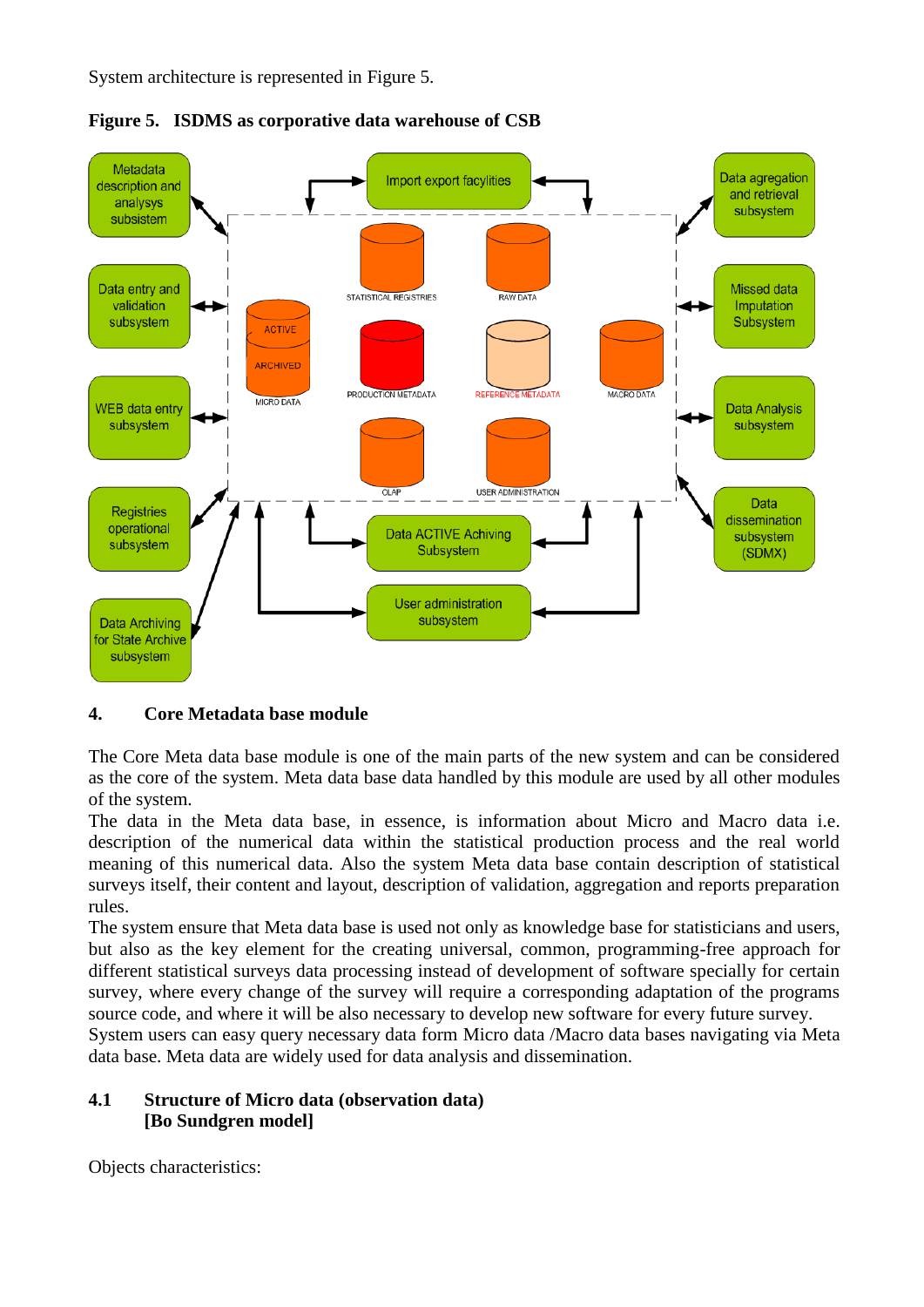where: **O** - is an object type; **V** - is a variable; **t** - is a time parameter. Every results of observations is a value of variable (data element)  $-C_0$ 

All variable values have object (respondent) requisites added, which can be called vectors or dimensions. By analysing all the respondents' population, these dimensions are used for creating different groupings and for data aggregation.

In business statistics the following respondents requisites (vectors) for example can be added to each value of variable:

- Main kind of Activities (NACE classification);
- Kind of Ownership and Entrepreneurship (IUFIK classification)
- Regional location ( Regional classification ATVK)
- Employees group classification
- Turnover group classification.

## **4.2 Structure of Macro data (statistics)**

Macro data are the result of estimations (aggregations). The estimations are made on the basis of a set of Micro data.

Statistical characteristics:

$$
C_{\mathbf{S}} = \mathbf{O}(\mathbf{t}) \cdot \mathbf{V}(\mathbf{t}) \cdot \mathbf{f} \tag{2}
$$

where: **O** and **V** - is an object characteristics; **t** - is a time parameter,  $f -$  is an aggregation function (sum, count, average, etc) summarizing the true values of  $V(t)$  for the objects in  $O(t)$ .

The structure for Macro data is referred in Meta data base to as box structure or "**alfa-beta-gammatau** " structure.

For data interchange **alfa** refers to the selection property of objects **(O)**, **beta** – summarized values of variables **(V)**, **gamma** – cross classifying variables, **tau** – time parameters **(t)**.

## **4.3 Structure of Surveys (questionnaires)**

New survey should be registered in the System. For each survey a questionnaire version should be created, which is valid for at least one year. If questionnaire content and/or layout do not change, then current version and it description in Meta data base is usable for next year.

Each survey contains one or more data entry tables or chapters (data matrix), which could be constant table - with fixed number of rows and columns or table with variable number of rows or columns.

For each chapter it's necessary to describe rows and columns with their codes and names in the Meta data base. This information is necessary for automatic data entry application generation, data validation e.t.c.

Last step in the questionnaire content and layout description is cells formation. Cells are the smallest data unit in survey data processing. Cells are created as combination of row and column from survey version side and variable from indicators and attributes side.

As an example of the fixed structure table on Figure 6. we could look at Retail Trade Statistics Questionnaire structure from Meta data point of view

## **Figure 6. Example of the fixed structure table from Meta data point of view**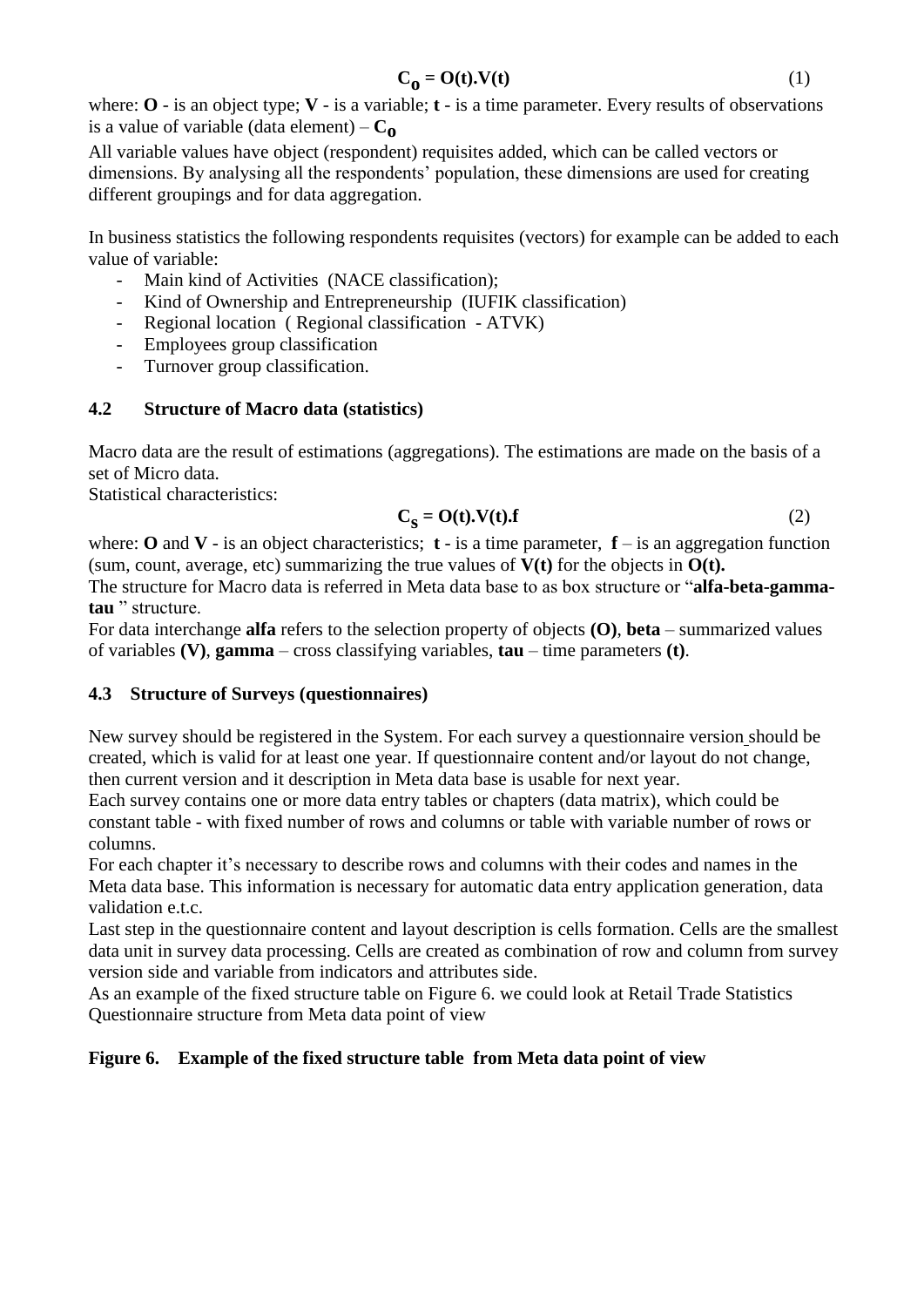#### **Structure of trade statistics questionnaire (data matrix - fixed table)**

| Name of Questionnaire, index, code, corroboration date, Nr.<br><b>Respondents (object) code, name and address;</b><br>Period (year, quarter, month)<br><b>INDICATOR 1</b><br><b>Name of chapter</b><br>+ ATTRIBUTE |             |                                       |                                               |                                       | <b>Metadata repository: common</b><br>table of statistical indicators,<br>table of attributes<br>(classifications) and table of<br>created variables |  |
|--------------------------------------------------------------------------------------------------------------------------------------------------------------------------------------------------------------------|-------------|---------------------------------------|-----------------------------------------------|---------------------------------------|------------------------------------------------------------------------------------------------------------------------------------------------------|--|
| <b>Goods and commodity</b><br>groups                                                                                                                                                                               | Row<br>code | Total<br>turnover<br>( ∑ 2,3,4) ←     | <b>Retail trade</b><br>turnover<br>Indicators | <b>Public</b><br>catering<br>turnover | Wholesale<br>trade                                                                                                                                   |  |
| A                                                                                                                                                                                                                  | в           |                                       | $\overline{2}$                                | 3                                     | 4                                                                                                                                                    |  |
| Goods, in total<br>(2 2010, 2020, 2030-2190)                                                                                                                                                                       | 2000        | <i><b>15000</b></i>                   | 9000                                          | 5000                                  | 1000                                                                                                                                                 |  |
| Food products (except<br>alcoholic beverages and<br>tobacco goods)                                                                                                                                                 | 2010        | CEL I<br><b>ARIABLE 1</b><br>[2010,1] | 5600                                          | 6000                                  | <i><b>400</b></i>                                                                                                                                    |  |
| Alcoholic beverages, in<br>$\blacksquare$<br>total                                                                                                                                                                 | 2020        | 3000                                  | <b>2000</b>                                   | <i><b>400</b></i>                     | 600                                                                                                                                                  |  |
| of which:<br>spirits and liqueurs,<br>whisky, long drinks                                                                                                                                                          | 2021        | 500                                   | <b>300</b>                                    | <i><b>100</b></i>                     | <b>100</b>                                                                                                                                           |  |
| wines                                                                                                                                                                                                              | 2022        | <i>1000</i>                           | 500                                           | <i>200</i>                            | 300                                                                                                                                                  |  |

#### **4.4 Creating of variables**

INDICATOR + ATRIBUTE (Classification) = VARIABLE

ATRIBUTES = dimensions or vectors of INDICATORS

Vectors always are classifications and they could be as follows:

- Kind of activity NACE
- Ownership and entrepreneurship IUFIK
- **Territory and etc.**

Example:

Number of employees + no attribute  $=$  Number of employees total

| + kind of activity (NACE)             | $=$ Number of employees in breakdown |  |  |  |
|---------------------------------------|--------------------------------------|--|--|--|
|                                       | by kind of activities                |  |  |  |
| + location (Territory classification) | $=$ Number of employees in           |  |  |  |
|                                       | breakdown by territories             |  |  |  |

The creation of the core Meta data base structure model and Micro data / Macro data base structure model was the primary task of the system development. Meta data base is linked at database structure model level with Micro data base and Macro data base (see figure 7). Correct and carefully deliberative databases structure model design is the basis for successful further system development and implementation.

All survey values from questionnaires are stored in Micro data base and each value have relation to cell (from Meta data base), which describes value meaning. Also each value in Micro data base has additional information about respondent, which gives current value and time period. The same situation is in Macro data base, where are stored aggregated values. Each aggregated value has reference to cell (from Meta data base), reference to each value aggregation conditions (from Meta data base) and correspondent time period.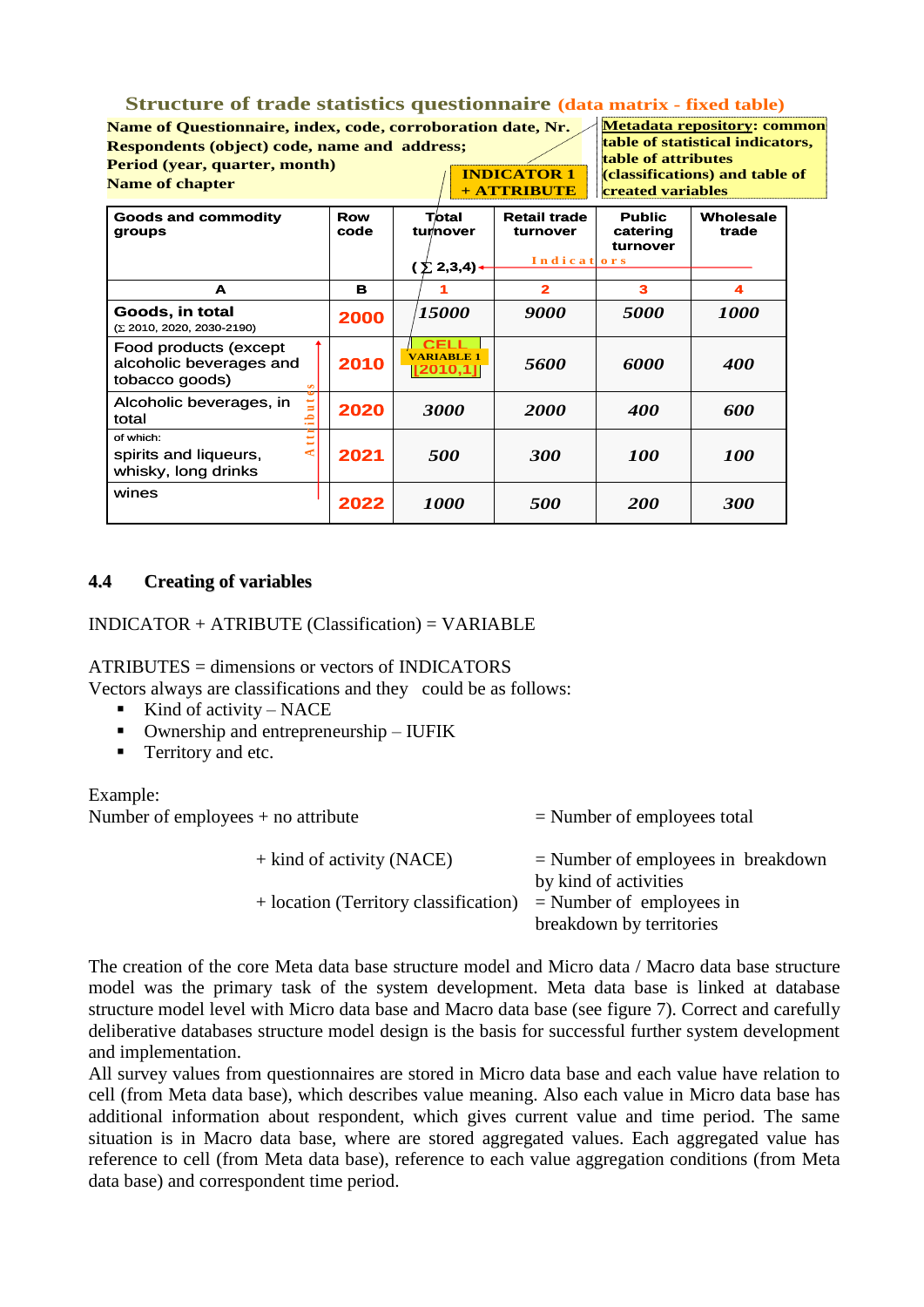Meta data base module contains following main applications:

- General description of statistical survey;
- Description of survey version;  $\bullet$
- Description of indicators and attributes of statistical survey;  $\bullet$
- Description of content of statistical survey chapters;  $\bullet$
- Maintenance of validation rules of statistical survey;  $\bullet$
- $\bullet$ Description of aggregation conditions of statistical survey;
- Grouping of classifications records;  $\bullet$
- Description of reports;  $\bullet$
- Common Meta data base data browsing;

A specially trained personnel (4 persons) of the Section of Meta data Maintenance under umbrella of Information Technologies Department operates the Meta data base module. They have rights to perform Meta data entry, actualisation, changing and are responsible for accurateness of Meta data. It is very important, that Meta data entered into Meta data base are carefully checked and correct, because these Meta data are used for automatic generation of data entry applications, validation, aggregation, reports preparation procedures as well as during data conversion for OLAP and PC-AXIS needs.

Meta data base link with Micro data and Macro data bases are showed on the Figure 7.





#### **5. Registers module**

Within the system at the time being are integrated two statistical registers: Business Register and Intrastat Register. Both registers is stored in separate databases. Maintenance of the registers is stand alone function. Both registers are linked with the entire system trough the respondents lists (samples) which would be considered as the main output from statistical registers. Respondent's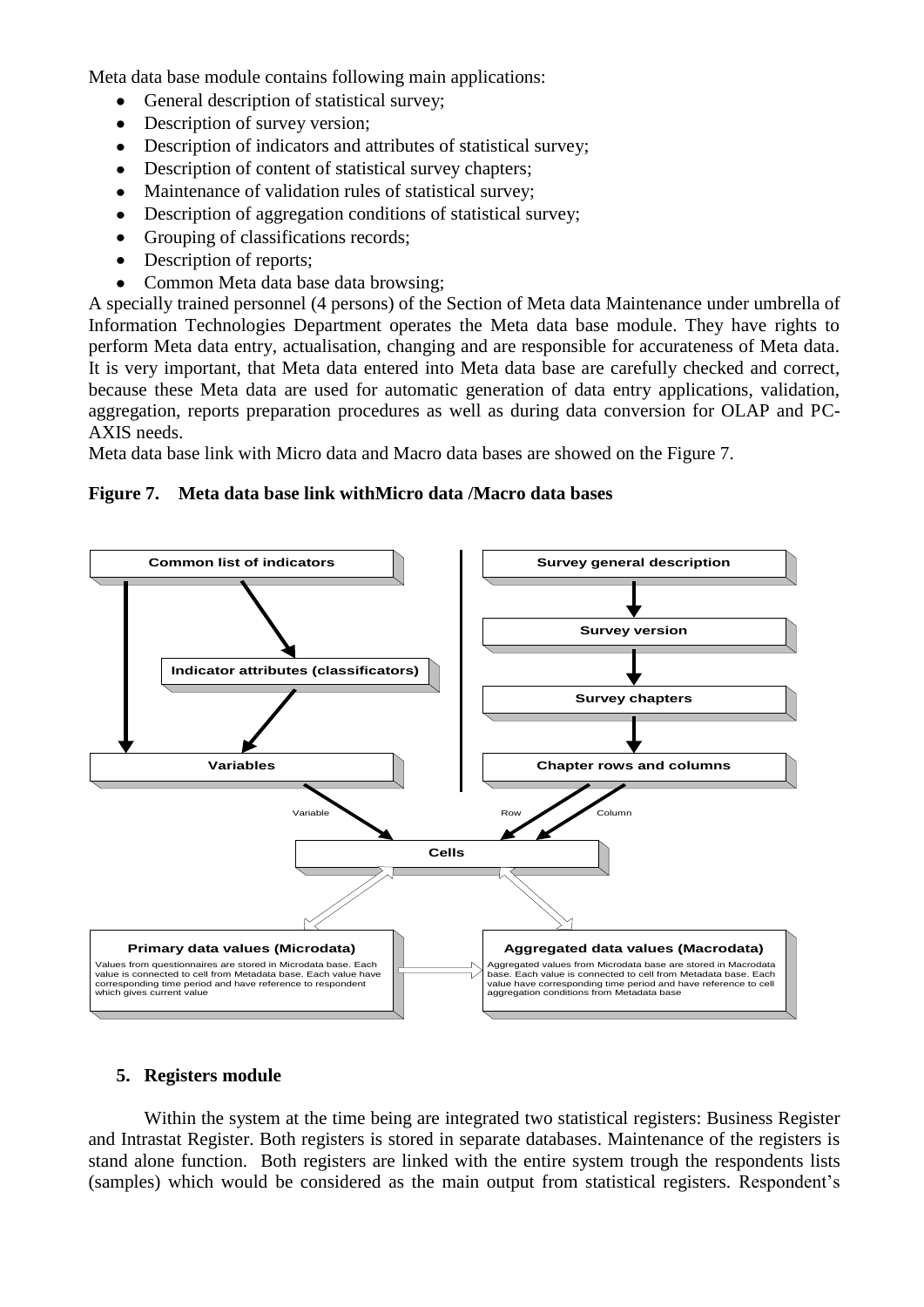data from the registers are available for statisticians working with Data Entry and Validation Module.

### **6. Data validation, editing and derivation module**

Module provides standardised approach to different statistical surveys data processing. For surveys data processing is implemented automated data entry forms generation, automated generation of data validation, aggregation and reports creation procedures by using information entered into Meta data base.

If it is necessary to make any changes for survey content and/or layout, then it is necessary only to change survey description in Meta data base.

Such approach makes much more easily system maintenance and reduces costs. It is not necessary in case of changes re-write program codes, which can be done only by IT professionals.

For each selected survey for selected period following main functionality is available:

- respondents list maintenance;  $\bullet$
- Data entry and validation:
- Editing;
- Derivation;
- Data aggregation;
- Reports creation;
- Data export/import.

The system ensures linking of the statistical survey to a particular list of respondents obtained from Business register. Each survey version for each period has its own list of respondents which is necessary to maintain.

Data entry and validation application is displayed on Figure 8.

Data entry screen shows selected respondent survey chapters and allows select, enter, update and delete data. There are three types of survey chapters:

- With fixed rows and columns number:
- With fixed rows and variable columns number:
- With fixed columns and variable rows number.

For example, if we have survey with chapter where is several indicators in chapter rows and as indicators attributes are used values from NACE classification in chapter columns, then we have chapter with fixed rows and variable columns number, because each enterprise can have different number of economic activities, which are classified in NACE classification.

Application manually allows adding or deleting rows or columns, when it is necessary.

Historical data (previous period's data) can be displayed in two ways:

- $\bullet$ Historical data of all previous survey periods for currently selected row in data grid;
- Historical data for all data rows at the same time for one of selected previous periods.

It is possible to hide historical data section to increase screen space for data entry and later again to show it.

After executing of validation procedure of respondent survey data (we can run this procedure from data entry and validation application) opens form with list of validation errors. In this form for each error is following information:

- Error number:
- Error description;
- Error type:

#### **Figure 8. Data entry and validation application (example with varying number of rows – Prodcom classification)**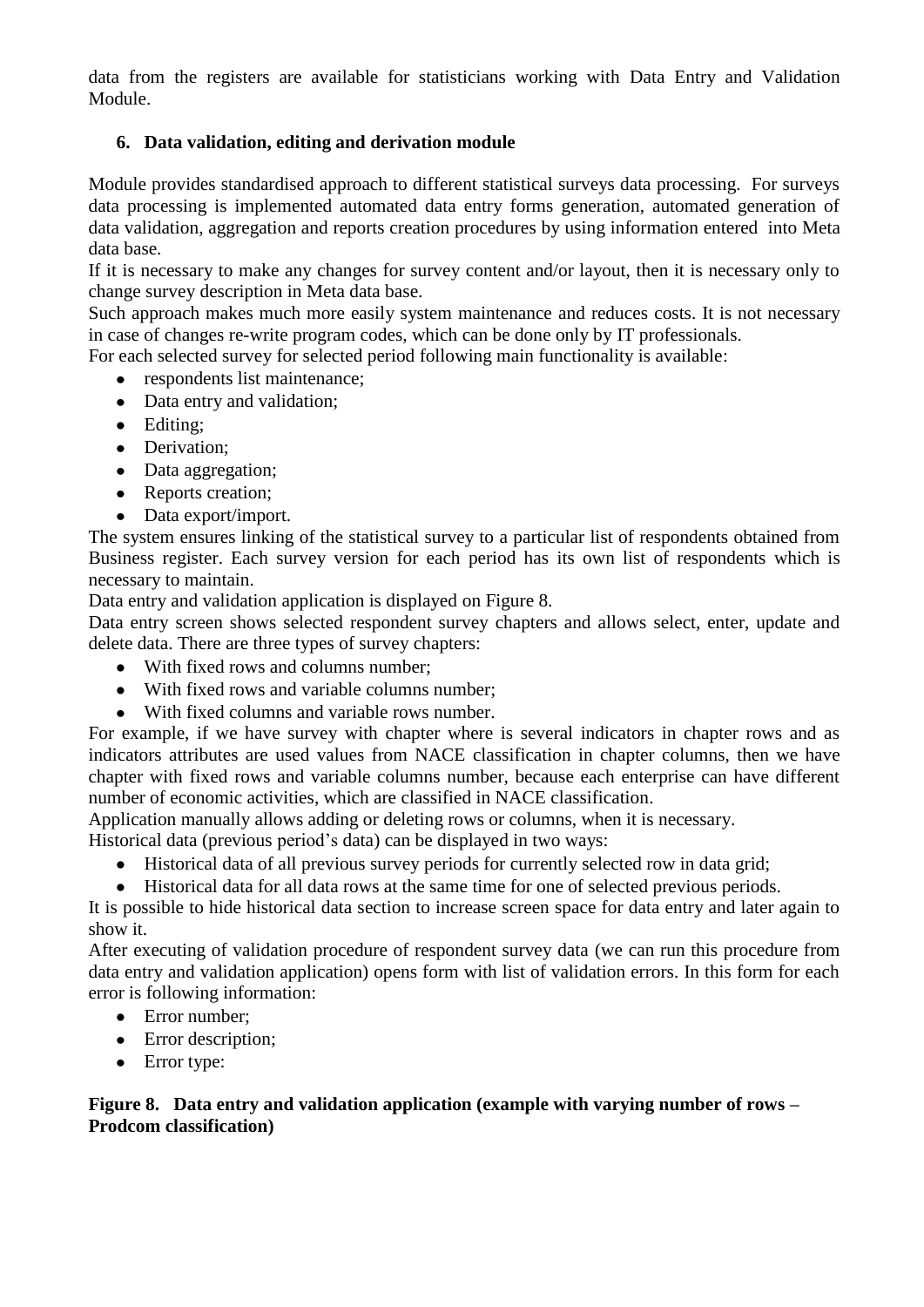

- $\circ$  Acceptable error can be marked with "A";
- o Unacceptable error is marked with "X" and its type cannot be changed (defined in Meta data base);
- o Not marked.
- Error type reason for some errors it is necessary to describe the acceptability reason.

Errors marked with "X"are critical and there is no way to pass them during validation process. All other errors in the list of validation errors can be marked with letter "A". Errors marked with "A" will not appear in error list next time (to see in errors list also acceptable errors checkbox "show all errors" must be marked). These are less important errors in surveys, which can be passed as not significant for further survey data processing.

Also it is possible to run validation procedure for all respondents of one survey. Then we receive list of respondents, which surveys data have validation errors.

To define exceptions in validation rules defined in Meta data base two additional applications were created, which interacts with data validation process. First application allows to "switch off" one or more validation rules defined in Meta data base for survey. Then during validation process such validations rules will be not checked. Second application allows to "switch off" one or more survey validation rules defined in Meta data base for concrete respondent and again during validation process such validations rules for this respondent will be not checked.

Survey data for specified period can be exported to fixed format Microsoft Access database file for external use. Also fixed format Microsoft Access database file can be imported into the system. Other features, which are included in functionality:

To ensure possibility for each department using module applications to work only with their set of respondents, in application is included facility to set filter, which select necessary set of respondents for department;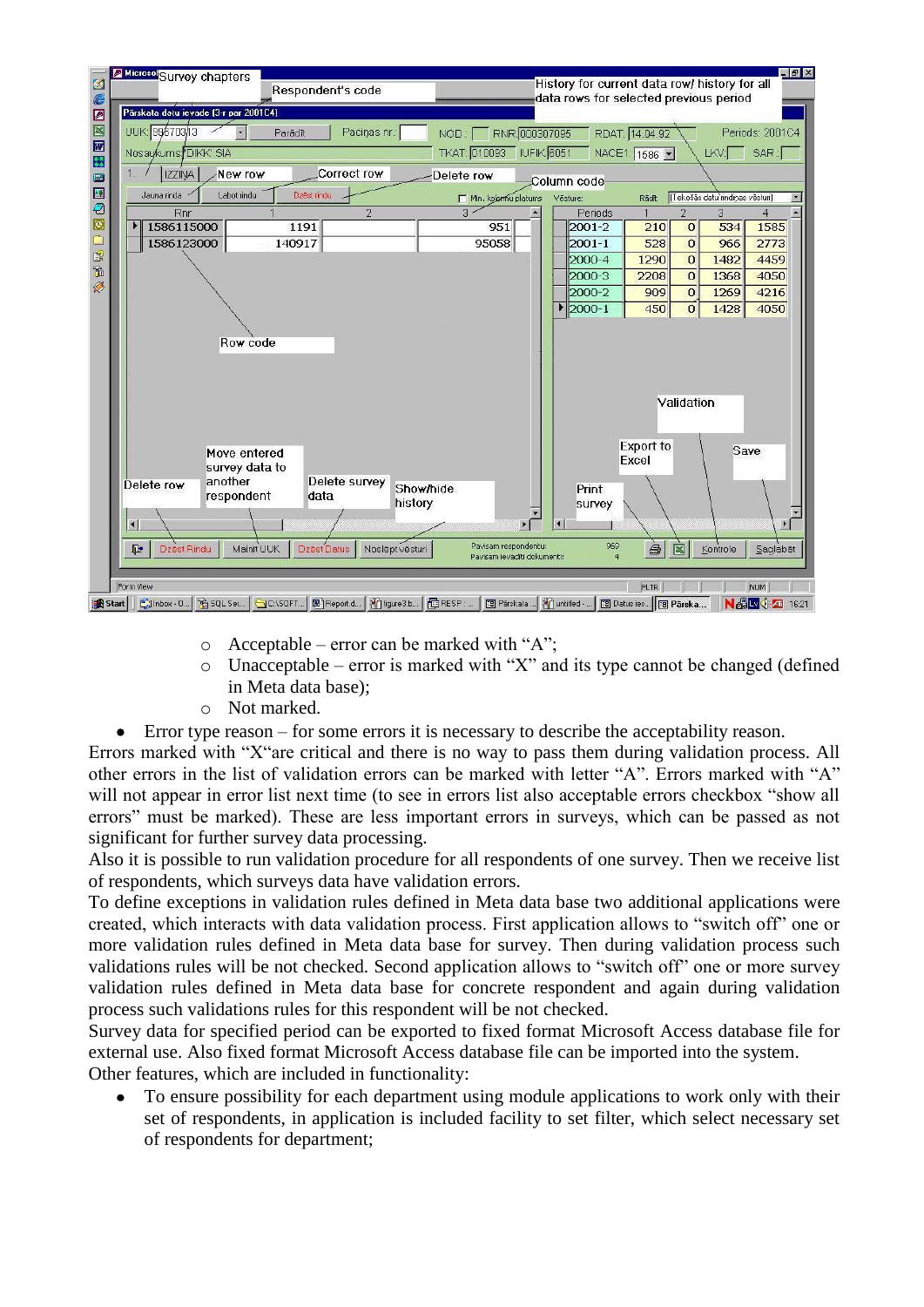- For safety needs was included functionality for data locking. When it is necessary,  $\bullet$ responsible statistician can lock survey data, which forbid further data changes. Before data can be changed it is necessary to unlock survey data;
- Statisticians can create lists, which helps to follow to surveys data input process. There are  $\bullet$ there types of lists:
	- o List of respondents who have sent in survey;
	- o List of respondents who have not sent in survey;
	- o List of respondents, which survey has one or more errors after validation.

From Data entry and validation module users can create reports using report preparation description form Meta data base. Also from Data entry and validation module users can run application, which is used to maintain aggregated data and another application for common Macro data analysis (see description of these applications in the next section of report – "Data aggregation module").

Additionally in Data entry and validation module is included application for common Micro data base analysis navigating via Meta data (see Figure 9). For end-users it is not necessary to know where and how Micro data are physically stored in Micro data base.

Using this application, users can select and combine data from different surveys for different time periods and to define different conditions for data, which should be queried. All selected data will be exported to Microsoft Excel.

### **Figure 9 Application for common Micro data base analysis**



#### **7. Electronic data collection module**

Electronic survey data collection module is based on WEB data entry applications, including survey design and preparation, special data validation algorithms, automatic request sending, response check and management.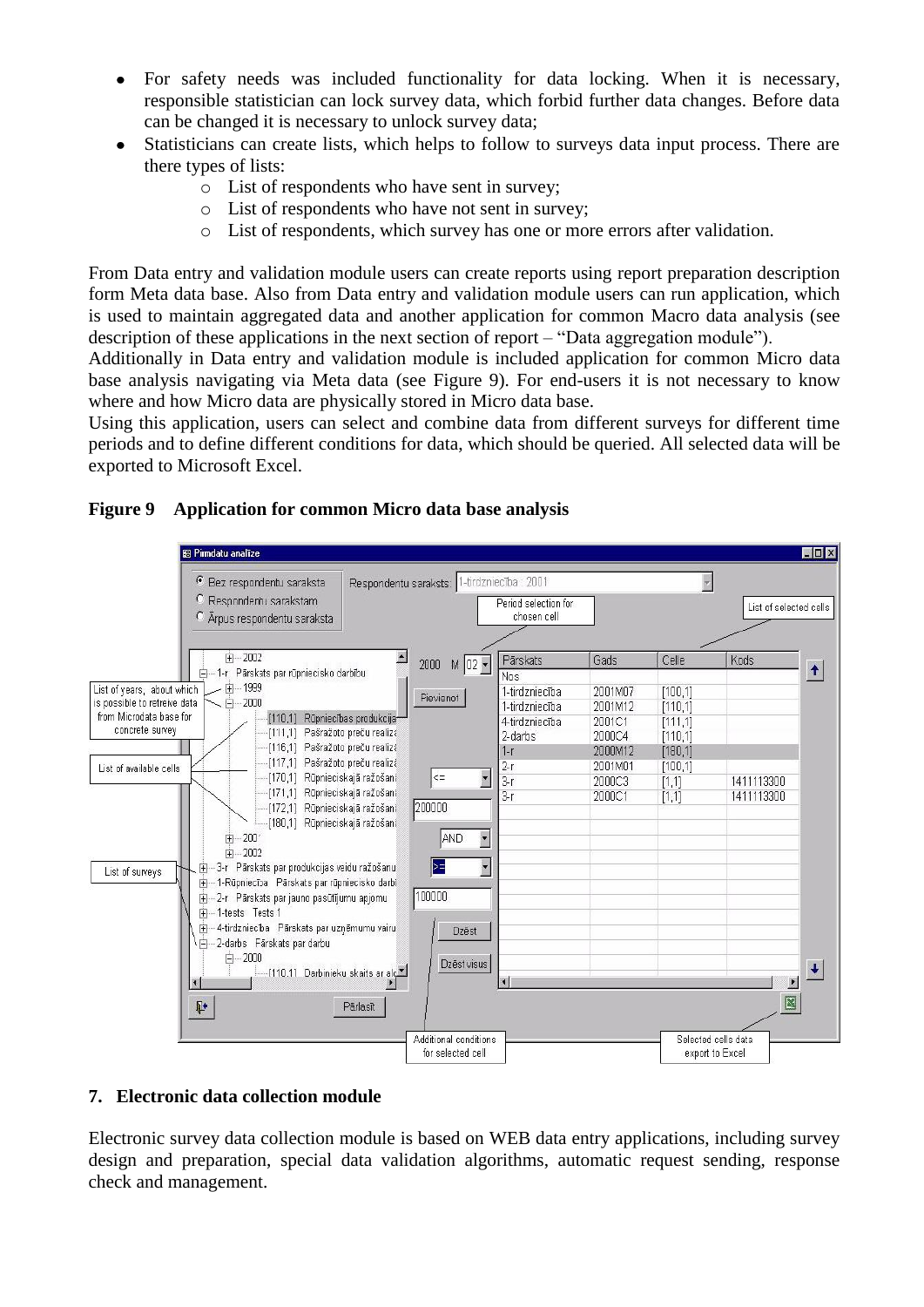Traditional methods of data collection currently at CSB are based on paper questionnaires, which can be completed by interviewers or respondents, who receives a paper questionnaire via post, which has to be completed and returned to CSB.

Current CSB bottleneck during processing of paper form questionnaires, which received from respondents, are:

- Management of requests sending to respondents via post;
- Incoming paper forms data initial analysis and validation;
- Data retyping into CSB Data management system;
- Response control and management.

The core element for Electronic Data Collection Module is WEB based data entry and validation forms that is used for different surveys. These features are available to respondents and can replace ordinary paper questionnaires. Responses (completed forms) are transferred to the CSB through the Internet. Certain features of electronic surveys contribute to increasing of data quality data can be checked immediately.

The business and design goals for Electronic survey data collection module were:

- Design and preparation of electronic surveys in automated mode;  $\bullet$
- Collecting questionnaire data in electronic form from respondents;
- To improve the quality of collected data by using on-line validation rules that were missing in paper questionnaires;
- Automatic request sending to respondents and automatic response control, implementation of reminders system to respondents;

The system will remove unnecessary stage of retyping of information by CSB personal.

The Electronic data collection software module key features are:

- Statisticians use the same design tool for the design of paper questionnaires as well as for WEB forms;
- Use of the Meta data provides universal approach for generation of the WEB based data entry forms, which can be done without participation of IT professionals;
- Management system for WEB forms is created, including version control;  $\bullet$
- Response control application allows defining automatic reminders/requests sending  $\bullet$ timetable and checking response;
- Software module ensures registration of respondents and defines detailed access rights for  $\bullet$ them;
- WEB forms offer following new features for the respondents:
	- o Pre-loaded data: respondent or survey specific data (e.g. respondent's name and address);
	- o Feedback data: historical data is available;
	- o Auto-fill in fields: some fields can be automatically filled in, depending on values of previously completed fields;
	- o Auto calculation: columns or other fields can, for example, be summarised.
	- o Automatic validation: WEB forms could include validation rules;
	- o For periodical surveys in WEB based applications respondent have a possibility to see and prove previous periods data previous periods data;
	- o During data entry process in-form validation could be provided;
	- o Where necessary respondents are able to search and use classifications such as NACE, PRODCOM, etc;
	- o To see the list of surveys to be completed both electronically and on the paper as well as information about reminders;
	- o The respondent is able to print questionnaires, for internal use;
	- o Help facilities.
- System provides means of security by using user access rights control and data transfer via HTTPS protocol;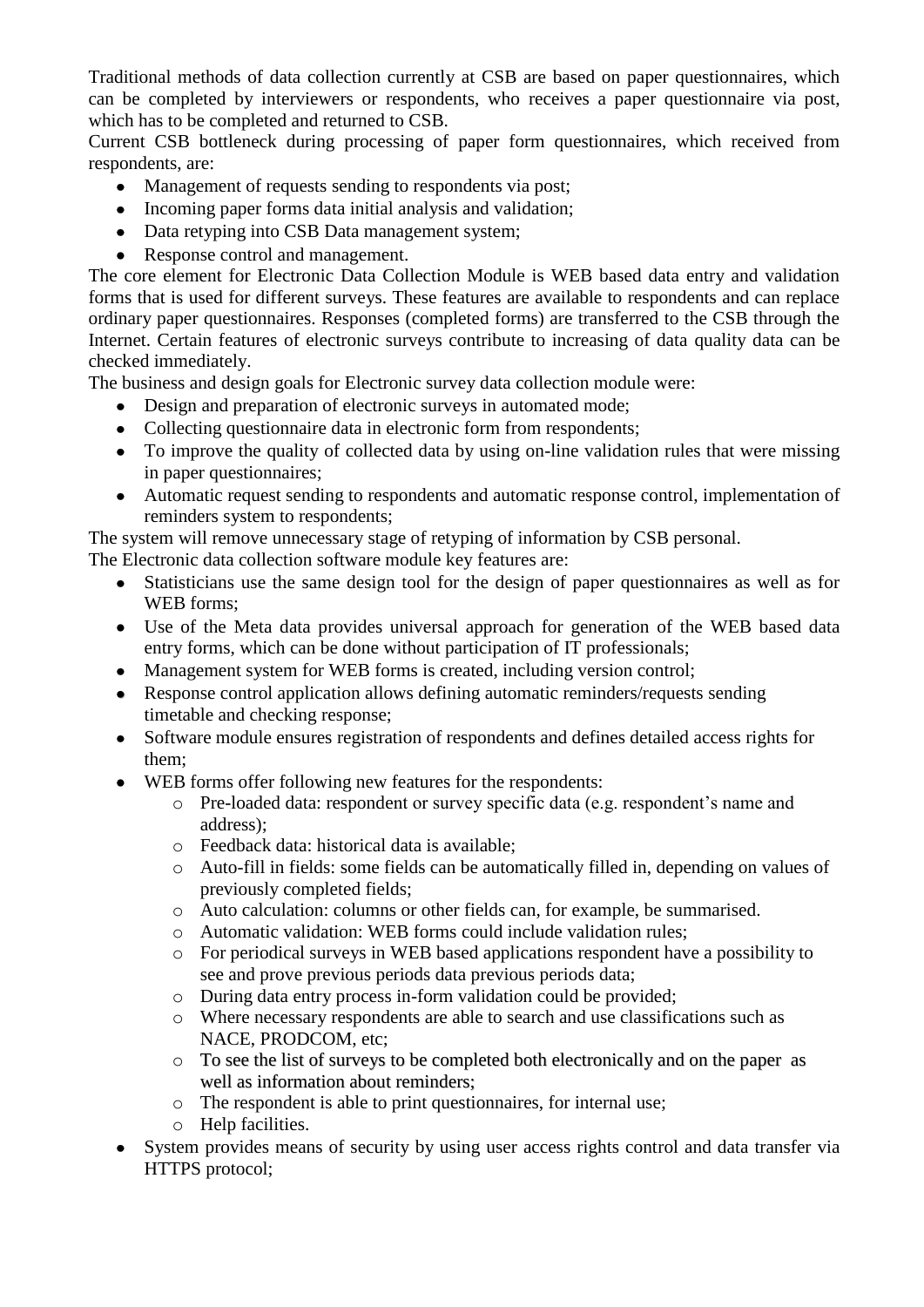- CSB collects all survey data in the raw data base, ensure transfer of the data to the Micro data base to continue processing in the system.
- Subsystem work is ensured with clients using Netscape Navigator and FireFox and MS  $\bullet$ Internet Explorer.
- It is possible to upload the subsystem with prepared in advance exact format files containing  $\bullet$ the survey data
- There are ensured possibility to export data from e-Questionnaire to MS Access.  $\bullet$

### **8. Software for missed data imputation**

Non-response in statistical surveys can never be totally prevented, but it can be considerably reduced. To achieve this, an optimal data collection design is necessary. The optimisation of the survey design is one of the main activities for reducing the number of missing data. Nevertheless, more modern strategies to cope with missing data are based on use of modern and user-friendly software for missing data imputation.

In case of our system approach is as follows:

- $\bullet$ Extraction of the data files with missing data;
- Using of standard software packages for missing data imputation like WIDE, SOLAS or  $\bullet$ SPSS ensure imputation;
- Import of the data files/supporting Meta information back into Micro data base/Meta data  $\bullet$ base.

#### **9. Data aggregation module**

As it was mentioned before from Data entry and validation module users can run application, which is used to maintain aggregated data. For each survey version for selected period is possible to store several aggregated data versions in the system. Using mentioned application users maintain aggregated data versions, i.e., create new versions or delete unnecessary versions of aggregated data. When users create new version of aggregated data, application analyze Meta data information about current survey version aggregation conditions and create data aggregation procedure, which after running store aggregated data in Macro data base. If an exact survey for selected time period has several data aggregation versions, then one of them must be selected as active. Active aggregated data version is used in all applications, which works with aggregated data (reports creation, aggregated data analysis).

From Data entry and validation module users can also run application for common Macro data base analysis (see Figure 10). Using this application, users can extract from Macro data base any data, which they need. Data selection starts from classifications selection. Then application display whole surveys list, which have aggregated data for selected classifications. For each survey it is possible to see years when aggregation has been done as well as to see cells list for current survey version. Using this application, users can select and combine aggregated data from different surveys for different time periods and to add additional selection conditions. All selected data will be exported to Microsoft Excel. Selected data also it is possible to convert to PC AXIS file format for dissemination purposes.

#### **10. Data analysis module**

Data analysis module is based on On-Line Analytical Processing (OLAP) techniques. OLAP is a set of technologies that takes data in a data warehouse and transforms that data into multidimensional structures, called, cubes, to allow for better response to complex queries.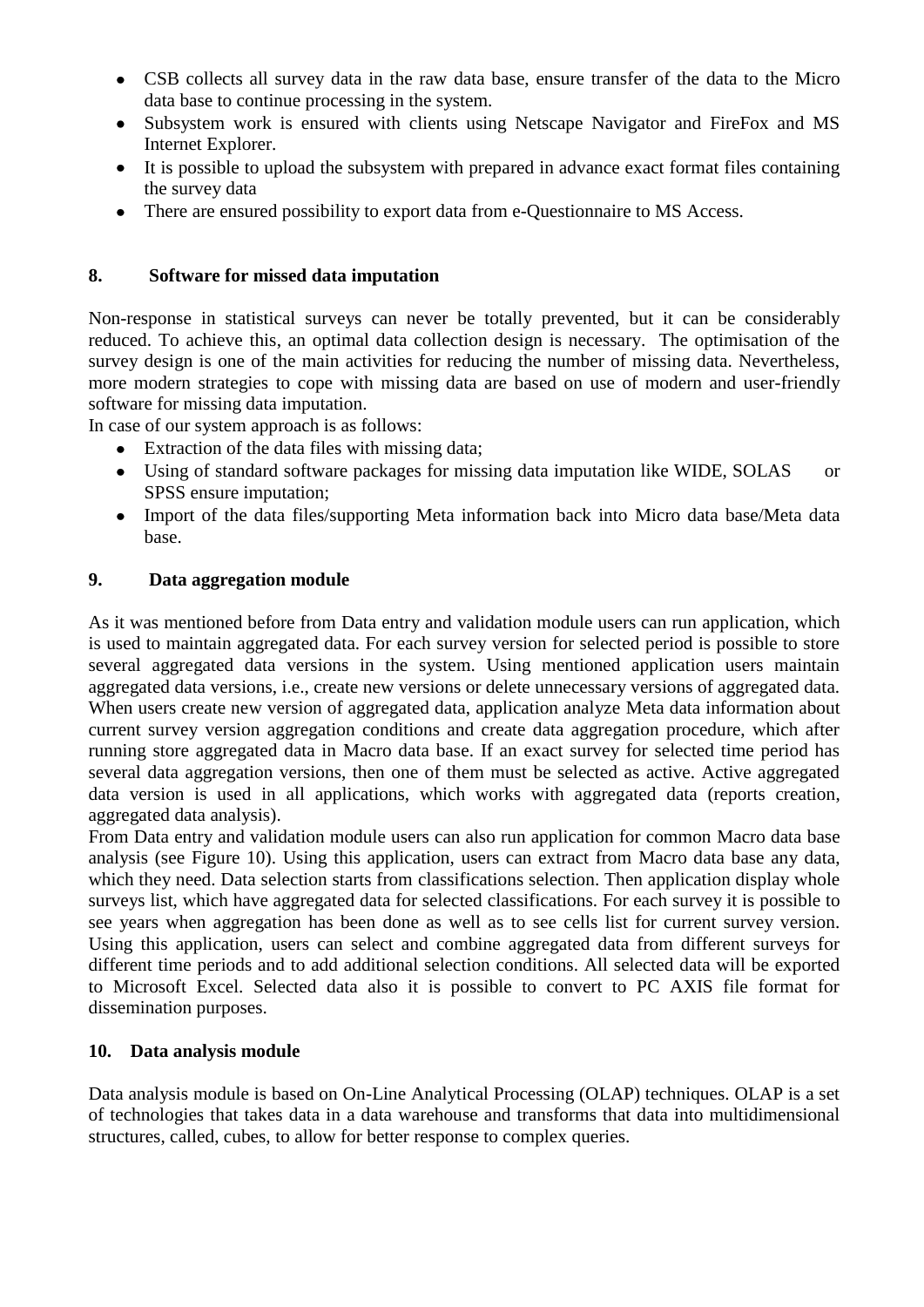#### $\Box$   $\times$ **Sa** Agregêto datu ar Klasifikators<sup>-</sup> NACE 4-zīmju klasifikators Classificators  $\blacksquare$ 3. Klasifikators selecting for data<br>retrieving 2. Klasifikators ATVK klasifikators (3 zīmju) (0)+2 z v List of selected cells 4. Klasifikators  $\overline{\mathbf{r}}$ Period selection Pārlasīt chosen cell 1-tirdzniecība Pārskats par tirdzniecības un ▲<br>1-r Pārskats par rūpniecisko darbību 2000 C  $\boxed{1 - \frac{1}{2}}$  Pārskats Celle Gads Kods  $\frac{1}{\pm}$  $\uparrow$ List of surveys 2000M0  $\begin{array}{l} \left[100,1\right] \ \left[31000,1\right] \end{array}$ 1-tirdzniecība<br>1-tirdzniecība 1-Rüpniecība Pārskats par rūpniecisko darbi Pievienot 1999 4-tirdzniecība 2001C1  $[110.1]$ [1110,1] Pašražoto preču realiz 2001C4<br>2000C1  $[20000,1]$ <br> $[110,1]$ -tirdzniecība ist of years, about which  $111111$ Pašražutu preču realiz 2-darbs is possible to retrieve data  $[1112,1]$ Pašražoto preču realiz z-uaros<br>1-Rūpniecība  $[1110, 1]$ 1999 from Macrodata base for  $[1150.1]$ Kapitalizētā produkcija 2000M06 -tirdzniecība  $[140,3]$ concrete surve Ražošanas izmaksas .<br>[1200,1  $\geq$ ×  $[1210.1]$ Materiālās izmaksas l 1000000 List of available cells  $1121111$ Materiālās izmaksas  $11300.11$ Izmaiņas (+,-) gatavās  $\overline{\phantom{a}}$  $[1410.1]$ Rūpnieciskajā ražošar AND  $[1420.1]$ Rūpnieciskajā ražoša  $+ - 2000$  $\sqrt{a}$  $\blacksquare$ Ė 4-tirdzniecība Pārskats par uzņēmumu vai annnnn  $-200C$ [110,1] Vairumtirdzniecības uz Vairumtirdzniecības Dzēst Vairumtirdzniecības uzr  $[110,3]$  $1110.41$ Vairumtirdzniecības uzr **Dzēstvisus**  $\left| \cdot \right|$ 110.51 Vairumtirdzniecības uzveil œ  $\mathbb{R}$  $\blacksquare$  $\overline{A}X$ Additional conditions<br>for selected cell Selected cells data<br>export to Excel Selected cells data<br>export to PC AXIS Selected classificators<br>data export to PC AXIS

**Figure 10. Common Macro data base analysis application**

Data analyses module is realized using Microsoft SQL 2000 component – Analyses Service for multidimensional data cube formation and storing and include facility for multi-dimensional statistical data analysis.

Work with Data analysis module we can divide in two main parts:

- $\bullet$ Statistical surveys data preparation for analysis;
- Browsing and analysis of surveys data.

The first part, "statistical surveys data preparation for analysis", is performed by data administrators, who are familiar with existing surveys and well introduced in Meta data base, Macro data base data structures. This part is divided in two steps:

- Data transformation form Meta data base and Macro data base using Microsoft Data transformation service to special data structure format, which is required for Microsoft SQL Analyses service;
- $\bullet$ Formations of multidimensional cubes, which administrators create with Microsoft Analyses service manager.

The second part, "browsing and analysis of surveys data", will be done by the system end-users using Microsoft Excel 2000 component – PivotTable, which allow easy to view, rearrange, regroup data in different ways. It is possible to use also other Microsoft Excel component – PivotChart, which allow creating diagrams from PivotTable data.

#### **11. Data dissemination module**

Data Dissemination functionality embedded in the Dissemination module are as follows:

- System make available publication of statistical data in the WEB environment ;  $\bullet$
- Publication tool –PC-AXIS;  $\bullet$
- Publications are performed from PC-AXIS files, not directly from the system data bases;  $\bullet$
- PC-AXIS files are prepared by special application extracting and transforming data from  $\bullet$ Meta data base /Macro data base (changing formats from SQL to PC-AXIS);
- Data for publication has passed confidentiality checks;  $\bullet$
- Data for publication are grouped by themes.

As basis for Data dissemination module is used standard software PC-AXIS, developed by Statistics Sweden. Module provides functionality for Meta data and Macro data conversion from Microsoft SQL databases (Meta data base and Macro data base) format to PC-AXIS format.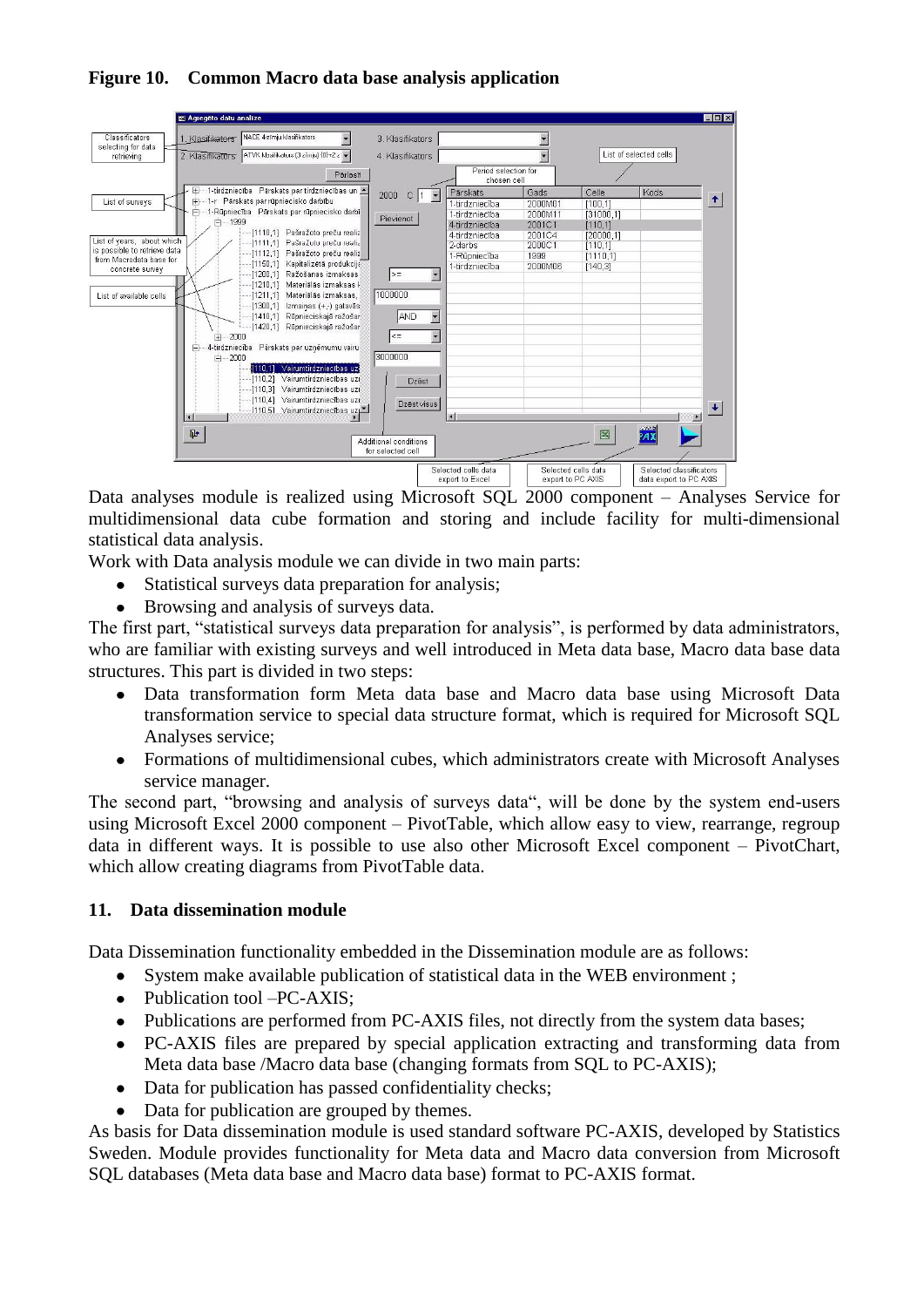Data for conversion to PC-AXIS format can be selected from aggregated data using previous described application for aggregated data analysis or can be selected from stored reports.

When data are converted, it is easy for administrator to publicise these data in CSB WEB page using PC-AXIS family tool PX-WEB. Publicised data are not just static data tables – users can interactively, using PC-AXIS tools, select necessary data by setting up different data query, grouping and aggregation conditions.

#### **12. User administration module**

User's administration module was designed and developed with the aim to provide easiest way for the system user's administration. It makes available information registration on all activities with system applications. There are lists of roles for users to support correct functioning and data security. For each application is possible to specify a separate application administrator.

System application administrators are responsible for granting/cancelling rights to users or user groups and setting up the functions for each exact user group to be available.

#### **13. System profile at the time being**

System implemented in August 2002 on predefined 25 different statistical surveys.

Successful implementation formed bases for the CSB regional restructuring, which has been implemented within the period of two years from 2003 to 2004. Five Data Collection and processing centres replaced previously existing 26 Statistical Regional offices an city Riga office thus taking on responsibility for overall data collection and editing and decreasing amount of necessary statisticians working with data collection and editing from 180 to 115.

System at the time being we can characterize with the indicators listed below: Amount of Surveys:

| • described in Metadata base from 2002   | 130 |
|------------------------------------------|-----|
| $\cdot$ in active use in 2009            | 71  |
| • Available for electronic submission    | 59  |
| <b>Classifications in Metadata base:</b> |     |
| • For systematic usage available         | 171 |
| Rate of electronically submitted data:   |     |
| • Maximal for supplied surveys up to     | 57% |
| • Average in 2008                        | 23% |

#### **14. Vision and future expectations**

After the seven years of the exploitation of the ISDMS we found that system functionality would be reasonably increased. With some restructuring of the existing version of the Meta data base and Meta data related application set we would expand system functionality to process Social statistics data. The most difference between business statistics and social statistics are in the data collection and data aggregation methods used.

There are elaborated technical requirements for the CAPI, CATI and CAWI technologies embedding within the system thus allowing replacing hard code programming in Blaise with the metadata descriptions and automatic data entering forms generation as it is done for Economic statistics.

Another direction for the further improvement of the system is adjustment to SDMX standard for data and meta data exchange.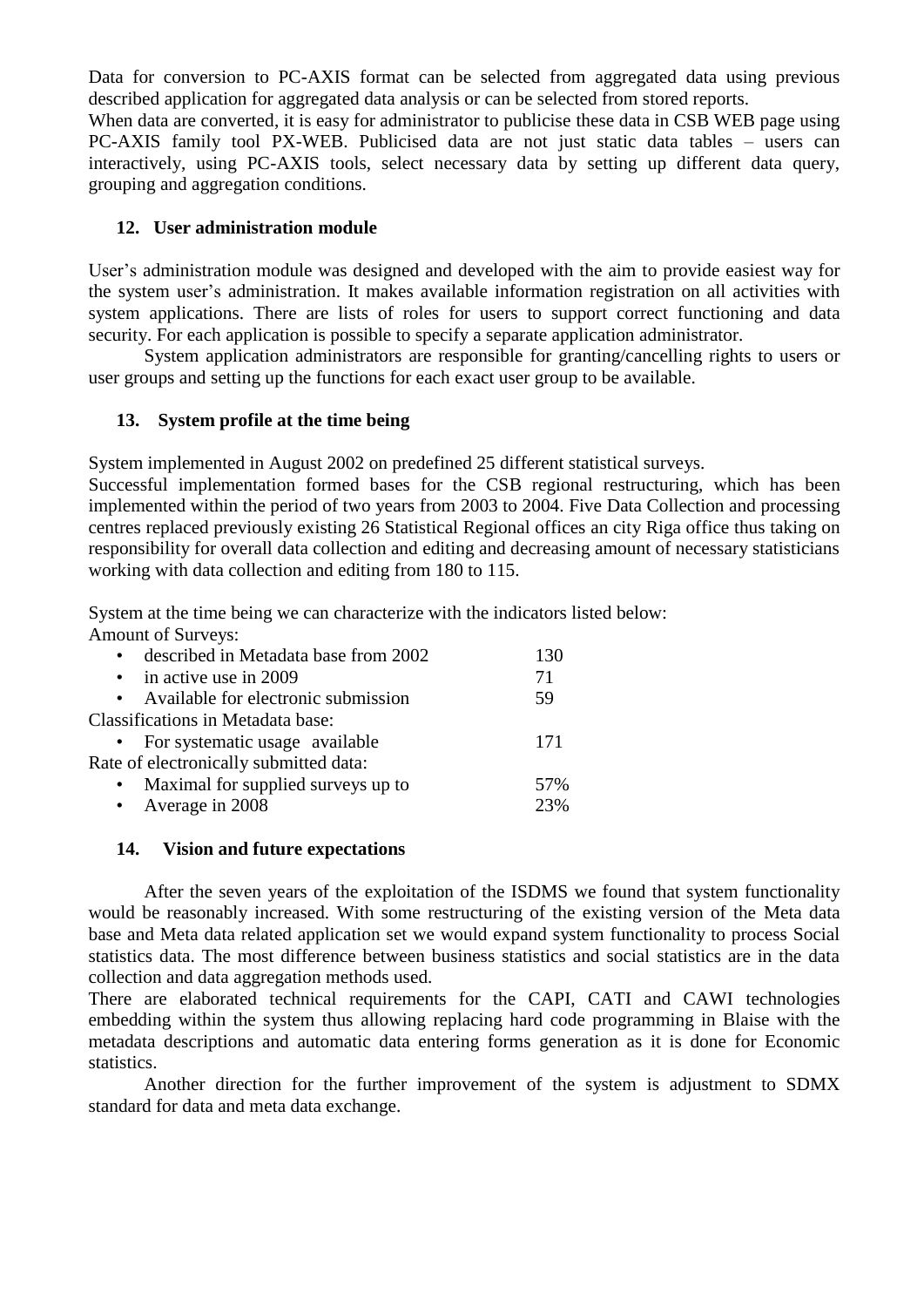### **15. Conclusions**

- Design of the new information system should be based on the results of deep analysis of the statistical processes, data flows and user requirements;
- Clear objectives of achievements have to be set up, discussed and approved by all parties  $\bullet$ involved: Statisticians, IT personal, Administration;
- As the result of case study we clearly understood, that all steps of statistical data processing  $\bullet$ for different surveys allows standardization, while each survey may require complementary functionality (non standard procedures), which is necessary just for this exact survey data processing;
- For solving problems with the non-standard procedures interfaces for data export/import  $\bullet$ to/from system has been developed to ensure use of the standard statistical data processing software packages and other generalized software available in market,
- Within the process of the design and implementation of Meta data driven integrated statistical information system both parties statisticians and IT specialists should be involved from the very beginning,
- Clear division of the tasks and responsibilities between statisticians and IT personal is the key point to achieve successful implementation,
- Both parties have to have clear understanding of all statistical processes, which will be  $\bullet$ covered by the system, as well as Meta data meaning and role within the system from production and user sides,
- Motivation of the statisticians to move from existing to the new data processing environment  $\bullet$ is essential,
- Improvement of knowledge about Meta data is one of the most important tasks through out of the all process of the design and implementation phases of the project,
- To achieve the best performance of the entire system it is important to organize the execution  $\bullet$ of the statistical processes in the right sequence,

Summing up improvement goals and IT strategy realised in the system, there are mainly the following targets achieved by the system implementation:

- Increased quality of data, processes and output;
- Integration instead of fragmentation on organisational and IT level;  $\bullet$
- $\bullet$ Reduced redundant activities, structures and technical solutions wherever integration can cause more effective results;
- More efficient use and availability of statistical data by using common data warehouse;  $\bullet$
- Users provided (statistics users, statistics producers, statistics designers, statistics managers)  $\bullet$ with adequate, flexible applications at their specific work places;
- Tedious and time consuming tasks replaced by value-added activities through an more  $\bullet$ effective use of the IT infrastructure;
- $\bullet$ Using Meta data as the general principle of data processing;
- Use electronic data collection and dissemination;
- Making extensive use of a flexible database management for providing internal and external  $\bullet$ users with high performance, confidentially and security.

#### **References**

- Guidelines for the Modelling of Statistical Data and Meta data. Conference of European Statisticians, Methodological Material